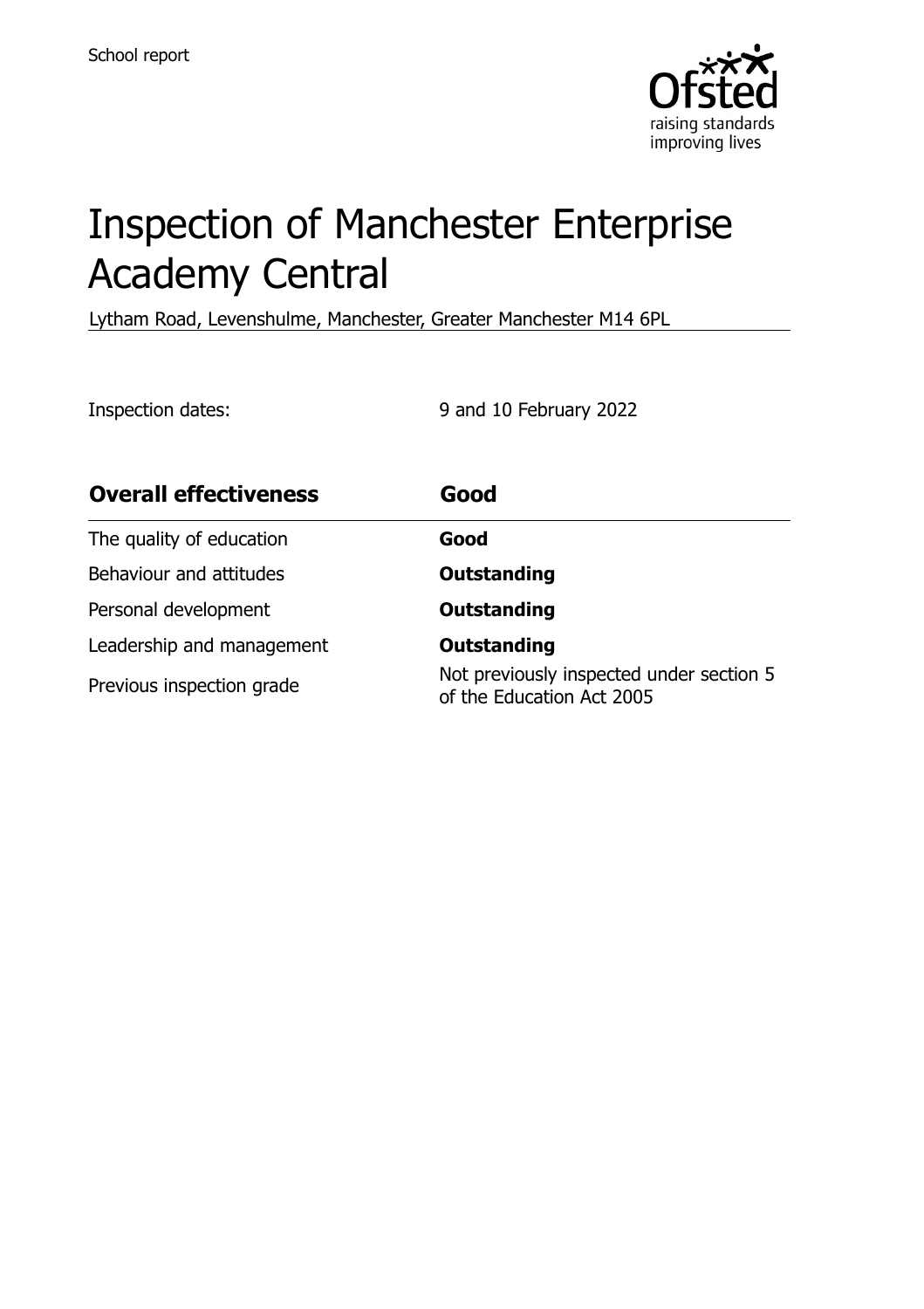

# **What is it like to attend this school?**

Pupils at Manchester Enterprise Academy Central are incredibly proud and happy to be part of a diverse and respectful community. Everyone can be themselves. Pupils are considerate of one another. They do their best to model the school's core values. They strive to work hard, be kind and take part.

Staff forge trusting and positive relationships with pupils. This helps pupils to feel safe in school. They know that they can speak with staff if they have any worries. At social times, corridors and spaces are serene. Pupils are confident that any rare incidents of bullying will be dealt with swiftly and appropriately by staff.

Pupils are supported well to be successful. Pupils, including those with special educational needs and/or disabilities (SEND), achieve well. They are eager to live up to the high expectations that staff have of them. As such, pupils' behaviour during lessons is exemplary. They listen attentively and follow teachers' instructions diligently, assured that staff will help them with their learning when needed.

Pupils are encouraged by staff to be active participants in opportunities beyond the classroom. They appreciate the many extra-curricular activities on offer, such as Japanese art, Mandarin, 'debate mate', basketball and 'raspberry-pi' club. Pupils are also keen to be involved in community projects and fundraising events.

#### **What does the school do well and what does it need to do better?**

Leaders are determined that each and every pupil at this school will succeed. To this end, leaders have designed a suitably broad and ambitious curriculum, to ensure that all pupils achieve as well as they should. At key stage 4, a high proportion of pupils, including disadvantaged pupils, study the English Baccalaureate suite of subjects. Leaders' swift and accurate identification of pupils' needs, alongside skilled support from staff, means that pupils with SEND progress through the curriculum as well as their peers.

Subject leaders are clear about the knowledge that pupils should learn and when this will be taught. As such, teachers design learning carefully so that pupils can build on what they already know. Pupils' impeccable conduct and their scholarly attitudes to learning ensure that classrooms are free from disruption. Teachers can devote their attention to using their strong subject knowledge to deliver new concepts and ideas with clarity. This helps pupils, including those with SEND, to learn in depth, acquiring a rich base of knowledge across the curriculum.

Leaders have designed effective assessment systems that support teachers to check on whether pupils have learned the intended curriculum content. Leaders use assessment information systematically to thoughtfully review and adapt curriculums. Any gaps in pupils' learning caused by the COVID-19 pandemic are being identified and addressed promptly.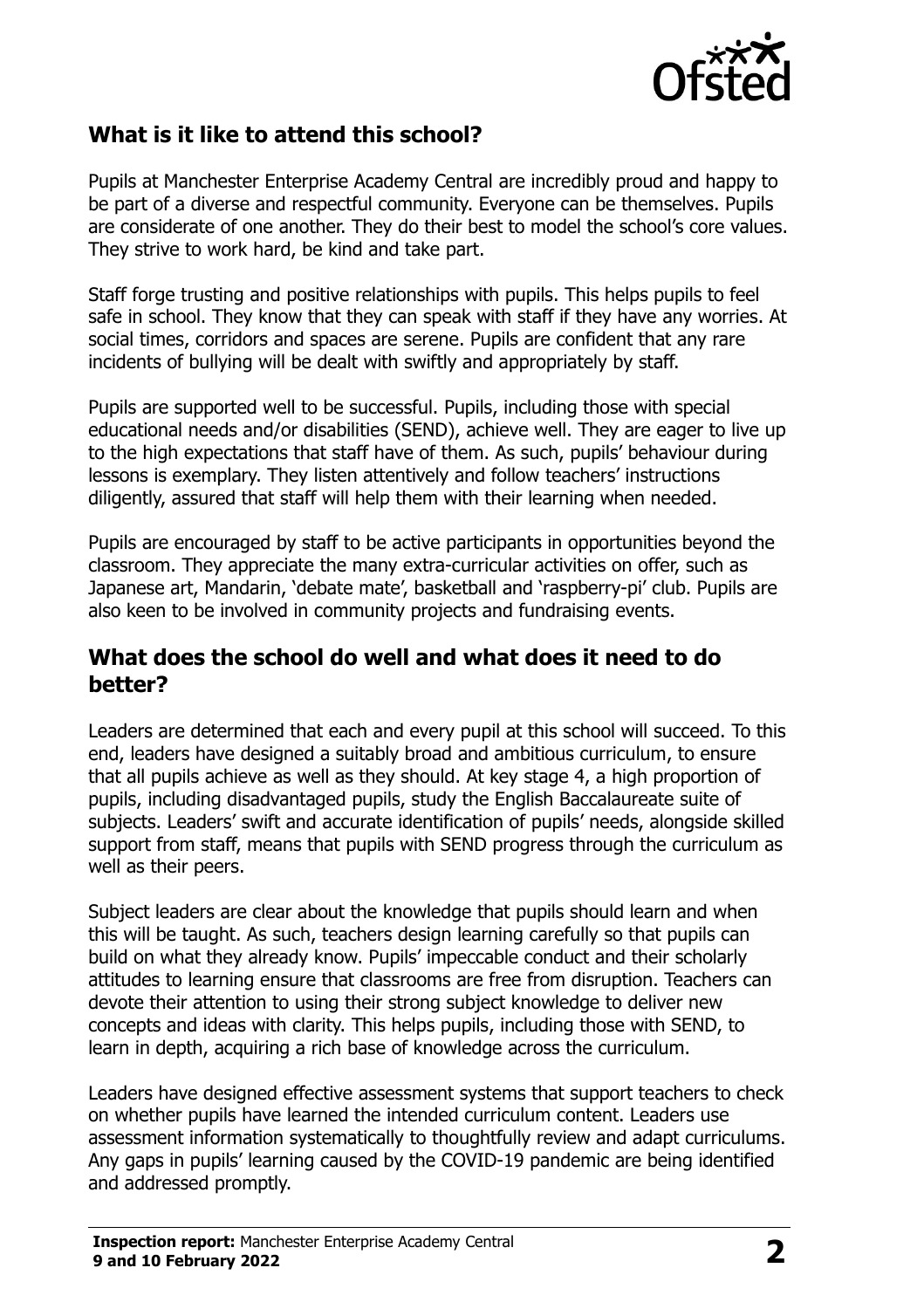

Mostly, teachers use assessment strategies effectively to identify and address pupils' misconceptions over time. That said, very occasionally, some teachers do not use these systems as well as leaders intend. This hinders these staff in checking on some pupils' understanding. As a result, a small number of pupils do not embed new knowledge or use their earlier learning as fluently as they should.

Many pupils arrive at the school without the knowledge that they need to read fluently and accurately. Leaders have designed a highly effective catch-up programme to identify these pupils quickly and provide them with appropriate support. Staff are knowledgeable about how to support these pupils with reading. These pupils learn to read fluently. This means that they can access the curriculum well.

Leaders ensure that pupils have opportunities to read in school. Leaders have plans in place to ensure that there is a strong culture of reading for pleasure across the school. Due to the pandemic, leaders are working to ensure that staff promote and encourage a love of reading among pupils consistently well.

Leaders actively seek to address social disadvantage through the school's extensive 'co-curriculum'. They ensure that those pupils, who may not have had the same opportunities as their peers, benefit from experiences such as visiting restaurants, museums and theatres. Staff provide a wealth of rich opportunities to develop pupils' interests and talents, as well as supporting pupils to look after their mental health. Pupils are prepared well to do what is right in modern society.

Members of the local governing committee and trustees are highly knowledgeable. They are skilled in holding leaders to account for the quality of education that pupils receive. Despite the challenges posed by the COVID-19 pandemic, leaders have been very successful in recruiting high numbers of staff and supporting them to become proficient in the classroom. Staff in the early stages of their teaching careers are rapidly becoming expert practitioners.

Staff feel respected and valued. They appreciate that leaders are cognisant of their workload and well-being.

# **Safeguarding**

The arrangements for safeguarding are effective.

Leaders and those responsible for governance have ensured that there is a strong culture of safeguarding. Leaders maintain an acute sense of the dangers that pupils may face in the local community.

Leaders' systems for ensuring that staff remain alert to the signs that may indicate that a pupil is at risk of harm are robust. Leaders provide staff with suitable and regular safeguarding training, including specific training on child criminal exploitation and peer-on-peer abuse. Leaders have forged strong links with external partners,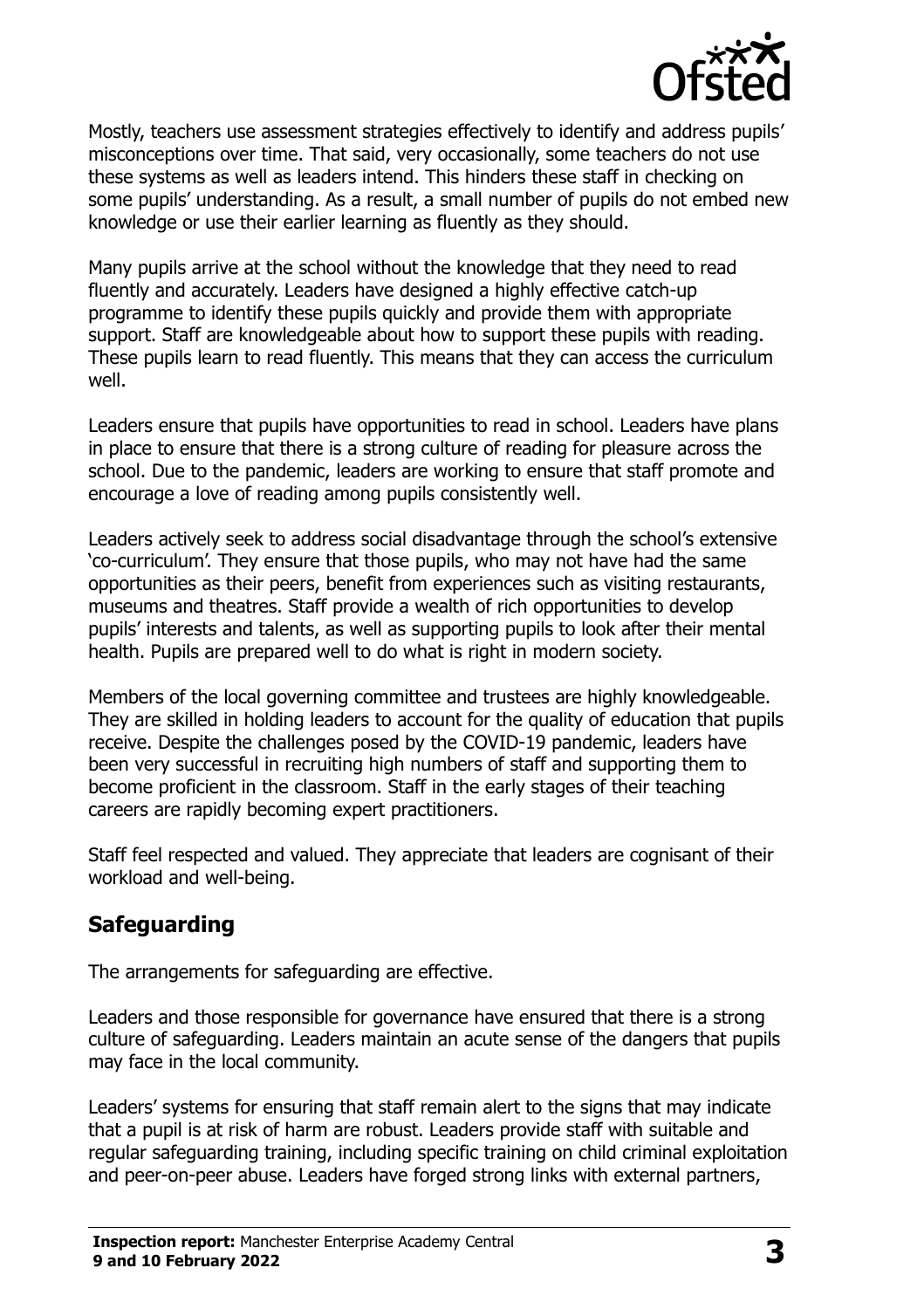

including alternative providers, with the aim of ensuring that vulnerable pupils and their families get the help that they need.

Pupils learn how to keep themselves safe through a well-structured and ageappropriate curriculum. For example, pupils learn about the features of healthy relationships, how to recognise and give consent and the dangers of drug misuse.

## **What does the school need to do to improve?**

#### **(Information for the school and appropriate authority)**

- Very occasionally, some staff do not use assessment systems effectively to check that pupils have learned and remembered the intended curriculum. This hampers these teachers in checking pupils' understanding of curriculum content and helping pupils to embed earlier learning. Leaders should ensure that these staff are supported to use assessment strategies that help pupils to know and remember more of the taught curriculum.
- Some pupils do not independently read widely and often. This prevents these pupils from developing further their reading fluency and comprehension skills. Leaders should ensure that staff promote a love of reading consistently well, so that pupils can further develop their reading confidence and enhance their understanding of more complex vocabulary.

#### **How can I feed back my views?**

You can use [Ofsted Parent View](http://parentview.ofsted.gov.uk/) to give Ofsted your opinion on your child's school, or to find out what other parents and carers think. We use information from Ofsted Parent View when deciding which schools to inspect, when to inspect them and as part of their inspection.

The Department for Education has further quidance on how to complain about a school.

If you are the school and you are not happy with the inspection or the report, you can [complain to Ofsted.](http://www.gov.uk/complain-ofsted-report)

### **Further information**

You can search for [published performance information](http://www.compare-school-performance.service.gov.uk/) about the school.

In the report, '[disadvantaged pupils](http://www.gov.uk/guidance/pupil-premium-information-for-schools-and-alternative-provision-settings)' refers to those pupils who attract government pupil premium funding: pupils claiming free school meals at any point in the last six years and pupils in care or who left care through adoption or another formal route.

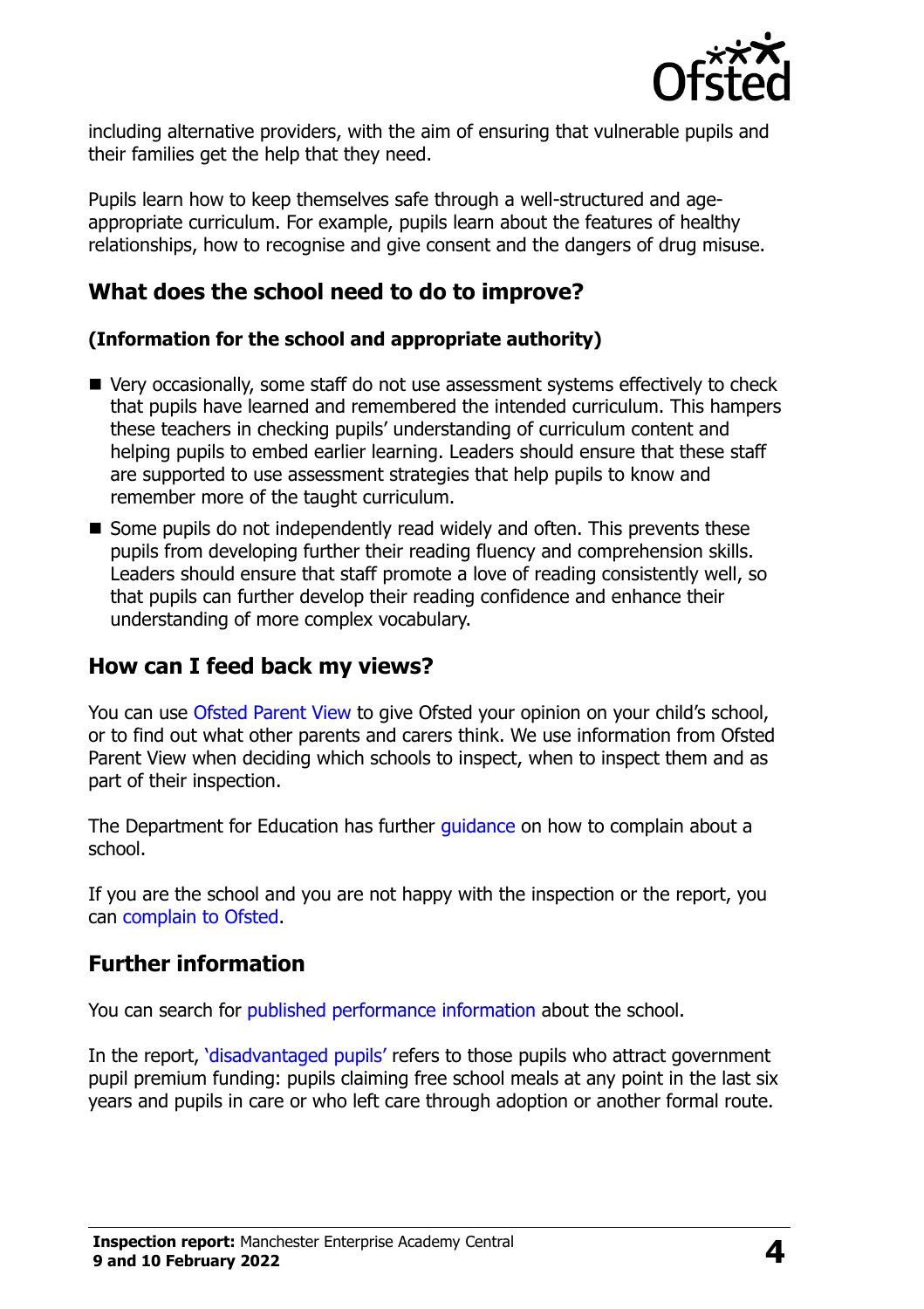

# **School details**

| Unique reference number             | 144755                   |
|-------------------------------------|--------------------------|
| <b>Local authority</b>              | Manchester               |
| <b>Inspection number</b>            | 10212113                 |
| <b>Type of school</b>               | Secondary                |
| <b>School category</b>              | Academy free school      |
| Age range of pupils                 | 11 to 16                 |
| <b>Gender of pupils</b>             | Mixed                    |
| Number of pupils on the school roll | 1063                     |
| <b>Appropriate authority</b>        | Board of trustees        |
| <b>Chair of trust</b>               | Jenny Andrews            |
| <b>Principal</b>                    | <b>Emily Reynard</b>     |
| <b>Website</b>                      | www.meacentral.org.uk    |
| Date of previous inspection         | Not previously inspected |

# **Information about this school**

- The school opened in September 2017. It is part of the Prospere Learning Trust.
- The school makes use of three registered alternative providers for a small number of pupils.
- The school meets the requirements of the Baker Clause, which requires schools to provide pupils in Years 8 to 13 with information about approved technical education and apprenticeships.

# **Information about this inspection**

The inspectors carried out this inspection under section 5 of the Education Act 2005.

- This was the first routine inspection the school received since the COVID-19 pandemic began. Inspectors discussed the impact of the pandemic with leaders and have taken that into account in their evaluation of the school.
- Inspectors spoke with the principal and the executive principal, the senior leadership team, subject leaders and a range of teaching and support staff. An inspector spoke with the chief executive officer of the multi-academy trust, the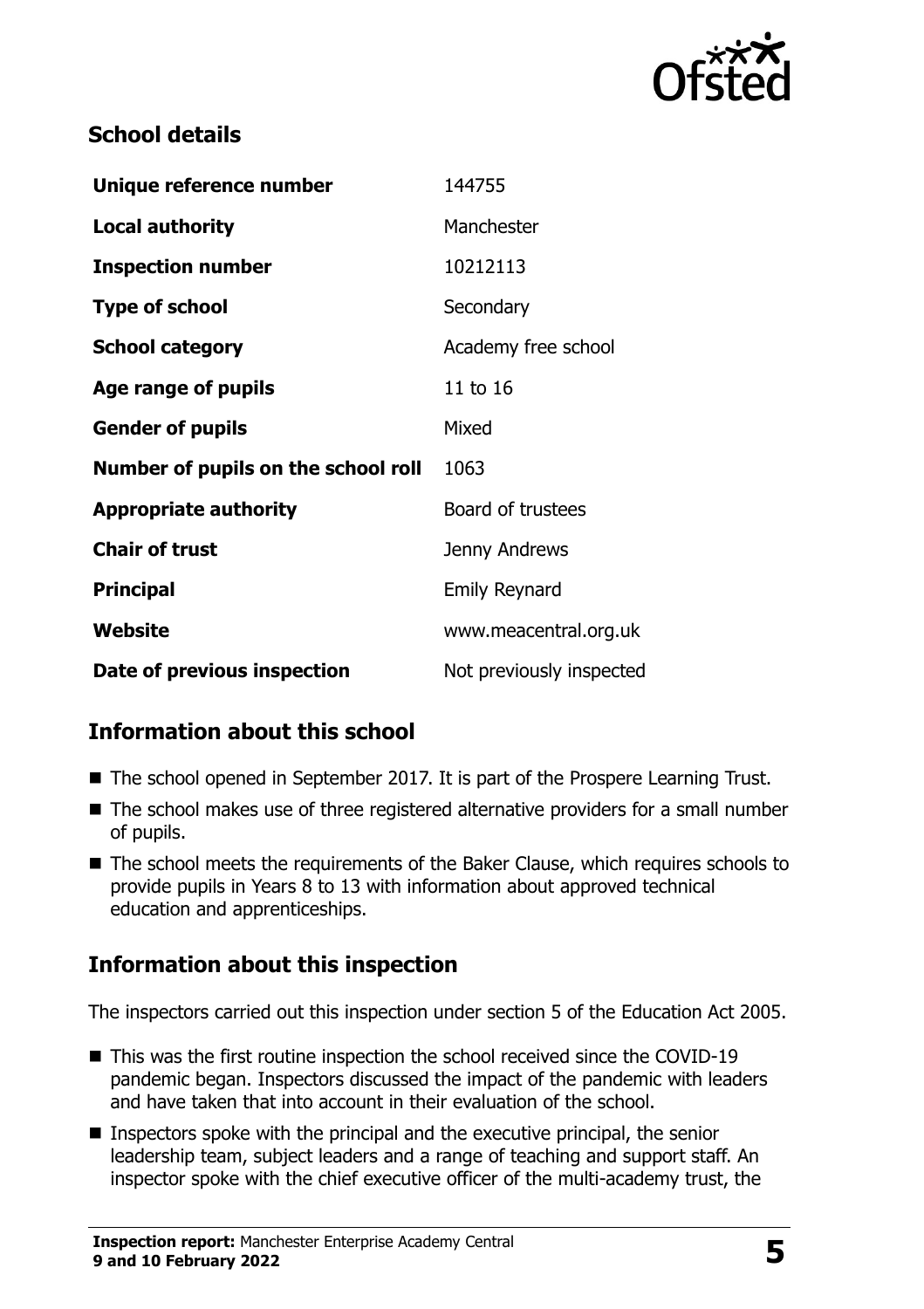

chair of the trust board and two members of the local governing committee, including the chair of governors.

- As part of this inspection, inspectors carried out deep dives in English, mathematics, history and geography. Inspectors met with subject leaders, considered the curriculum, visited lessons, reviewed pupils' work and spoke with pupils and teachers.
- Inspectors met with pupils from Years 7 to 11. Inspectors also observed breaktimes and lunchtimes.
- Inspectors checked on safeguarding procedures, including recruitment checks made on new staff. Inspectors met with those responsible for governance, leaders, staff and pupils to evaluate the culture of safeguarding.
- Inspectors reviewed a range of documentation, including that relating to safeguarding, self-evaluation documents, curriculum plans, minutes of meetings of the governing body and behaviour and attendance records.
- Inspectors considered the responses to Ofsted's online questionnaires for staff and pupils. Inspectors also considered the views of the parents and carers who responded to Ofsted Parent View. This included the comments received via Ofsted's free-text facility.

#### **Inspection team**

| Emma Gregory, lead inspector | Her Majesty's Inspector |
|------------------------------|-------------------------|
| Osama Abdul Rahim            | Ofsted Inspector        |
| Annabel Bolt                 | Ofsted Inspector        |
| Stephen Cox                  | Ofsted Inspector        |